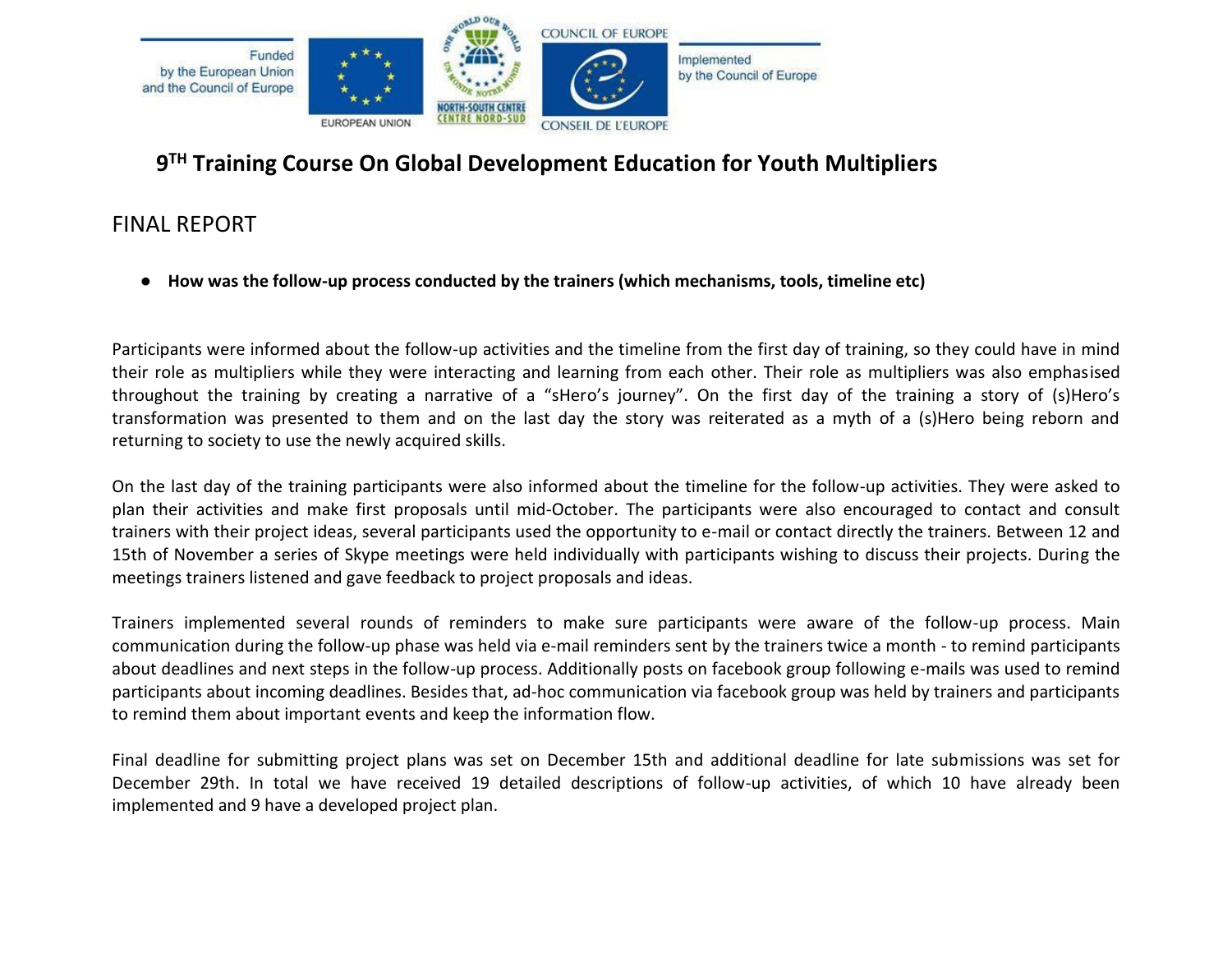

● **How did the participants respond to the process (Did they engage into the process? If not, why? How did you try to engage them more?)**

Level of participant engagement varied greatly - from no engagement to being very active. On average, participants were surprisingly engaged in the process with few of them exchanging several e-mails with the trainer. This was especially heartening given the that the process spanned over many months during which participants didn't have much contact with each other - and usually in such circumstances people don't engage in communication much. In total 14 participants have responded with sending their detailed project proposals while more than 20 participants have engaged in detailed communication and feedback process with the trainers.

The quality and scope of project proposals also varied - some participants have already implemented their projects, some other have planned activities that will span throughout 2019. They covered a wide range of topics - from sustainable farming to IT applications. Overally, most of the participants demonstrated high level of motivation to implement follow-up activities and creatively build upon the topics covered during the training.

**Description of follow-up initiatives**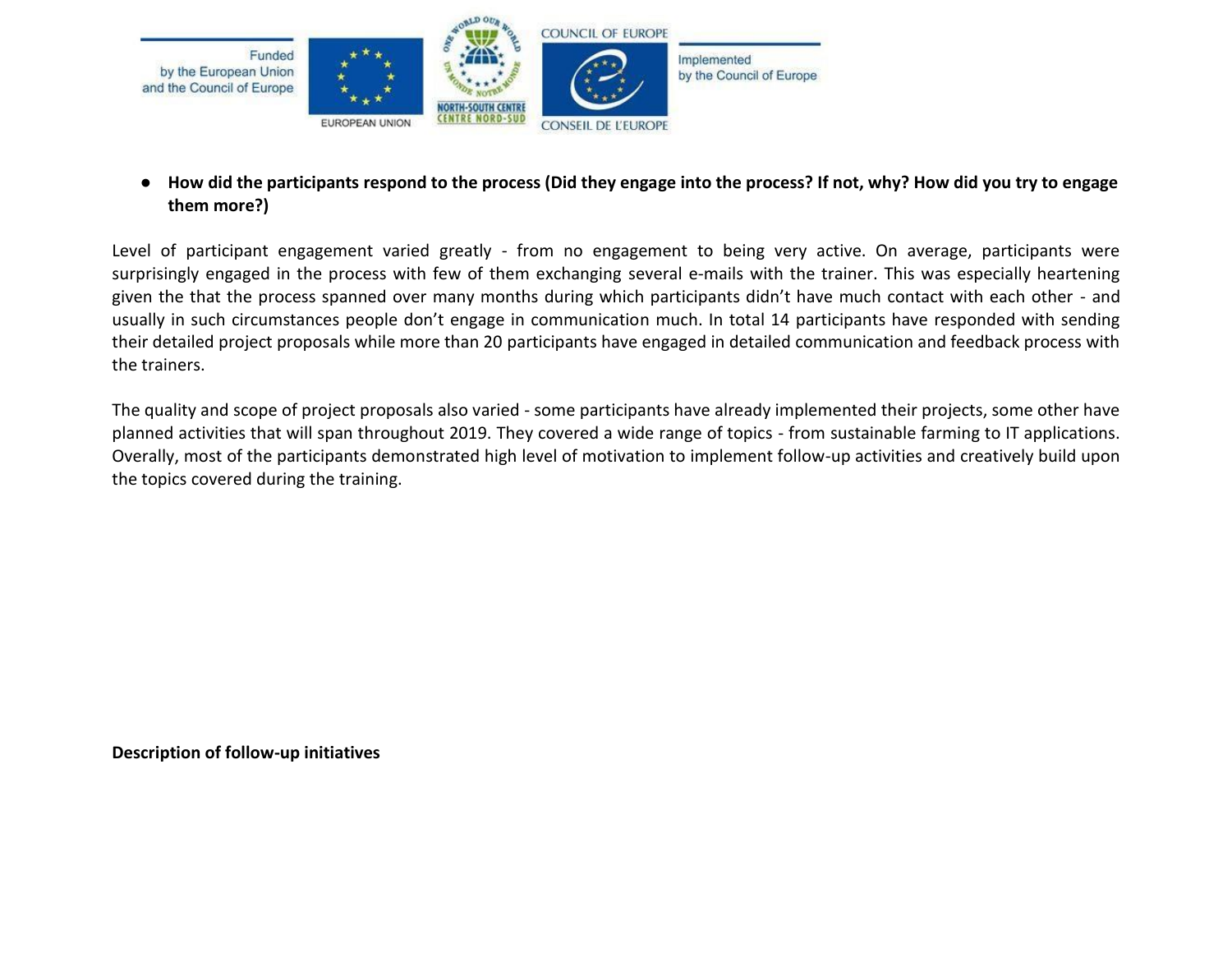

Funded

by the European Union

and the Council of Europe



Implemented by the Council of Europe

**No Name Relevant Links Activity progress (concluded, in implementation, in development, in drafting) Duration Scope 1** Sophie **HAMMER concluded:** Sophie conducted a workshop about food waste following the principles of GDE in cooperation with the organisation "Südwind" in Austria. short local **2** Nataly **TZIRTZIPI in development:** Nataly started a project plan for a long term project (design a 9 month training on sustainable agriculture, monitoring and evaluation) in co-operation with the Youth Board of Cyprus in the field of - Raising awareness raising on the land and resources of Cyprus - Improve the knowledge and skills of the youth on agriculture; - Raising awareness on job opportunities; and - Raising awareness on relevant funding opportunities. She already met with different stakeholders as well as had a follow up meeting with one of the trainers (Sophia) to seek some advice and recommendations. Currently she is looking to secure funding opportunities for the implementation. long nat ional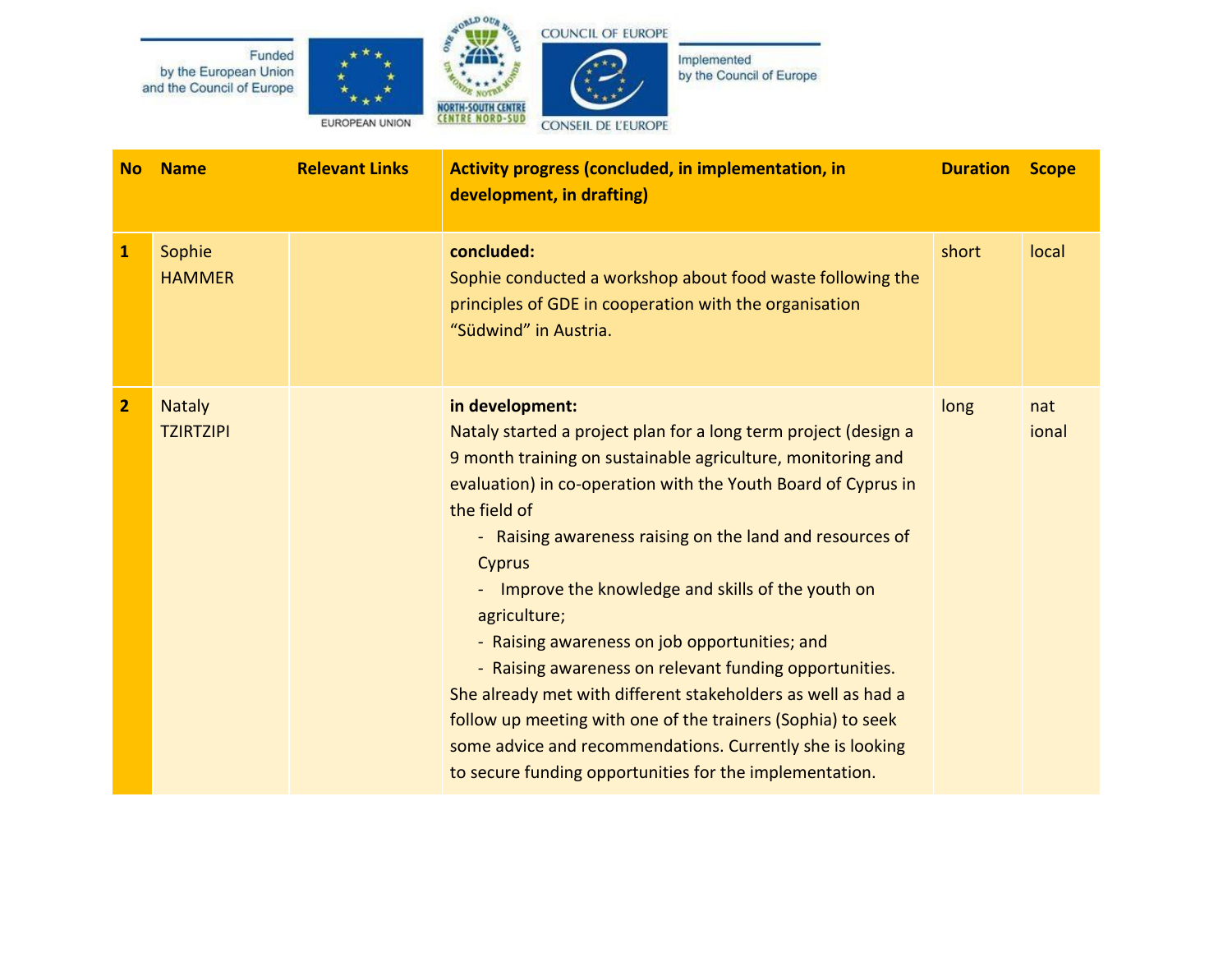

| 3              | <b>Denis</b><br><b>KOSIAKOV</b> |                                                                         | in drafting:<br>Denis is currently studying abroad in Germany. Since the<br>workshop he is in a process of establishing an e-learning<br>platform together with the student union of Finland. He<br>participated as well in the World Youth Forum in Egypt.                                                                                                                                                                      | long | internat<br>ional           |
|----------------|---------------------------------|-------------------------------------------------------------------------|----------------------------------------------------------------------------------------------------------------------------------------------------------------------------------------------------------------------------------------------------------------------------------------------------------------------------------------------------------------------------------------------------------------------------------|------|-----------------------------|
| 4              | Zivile<br><b>MIEZYTE</b>        |                                                                         | concluded and in implementation:<br>Zivile decided to continue learning more about GDE and<br>applied and joined the GDE Online Training Course in the<br><b>Intercultural Dimension.</b><br>Adding to that she started a project together with a colleague<br>in collaboration with Caritas Lithuania. They started to deliver<br>language training and GDE approach workshops in schools.                                      | long | local                       |
| 5 <sup>1</sup> | Zuzanna<br><b>NOWAK</b>         | https://www.face<br>book.com/pg/yfu<br>yes/posts/?ref=p<br>age_internal | concluded/ in development:<br>Zuzanna proposed a new radio show to a local radio station<br>featuring intercultural learning and personal experiences form<br>polish expats giving the audience a possibility of new<br>perspectives and diverse viewpoints. A new episode airs now<br>every Tuesday.<br>Her second project is the implementation of an educational<br>track about GDE in the framework of the upcoming European | long | local/in<br>ternatio<br>nal |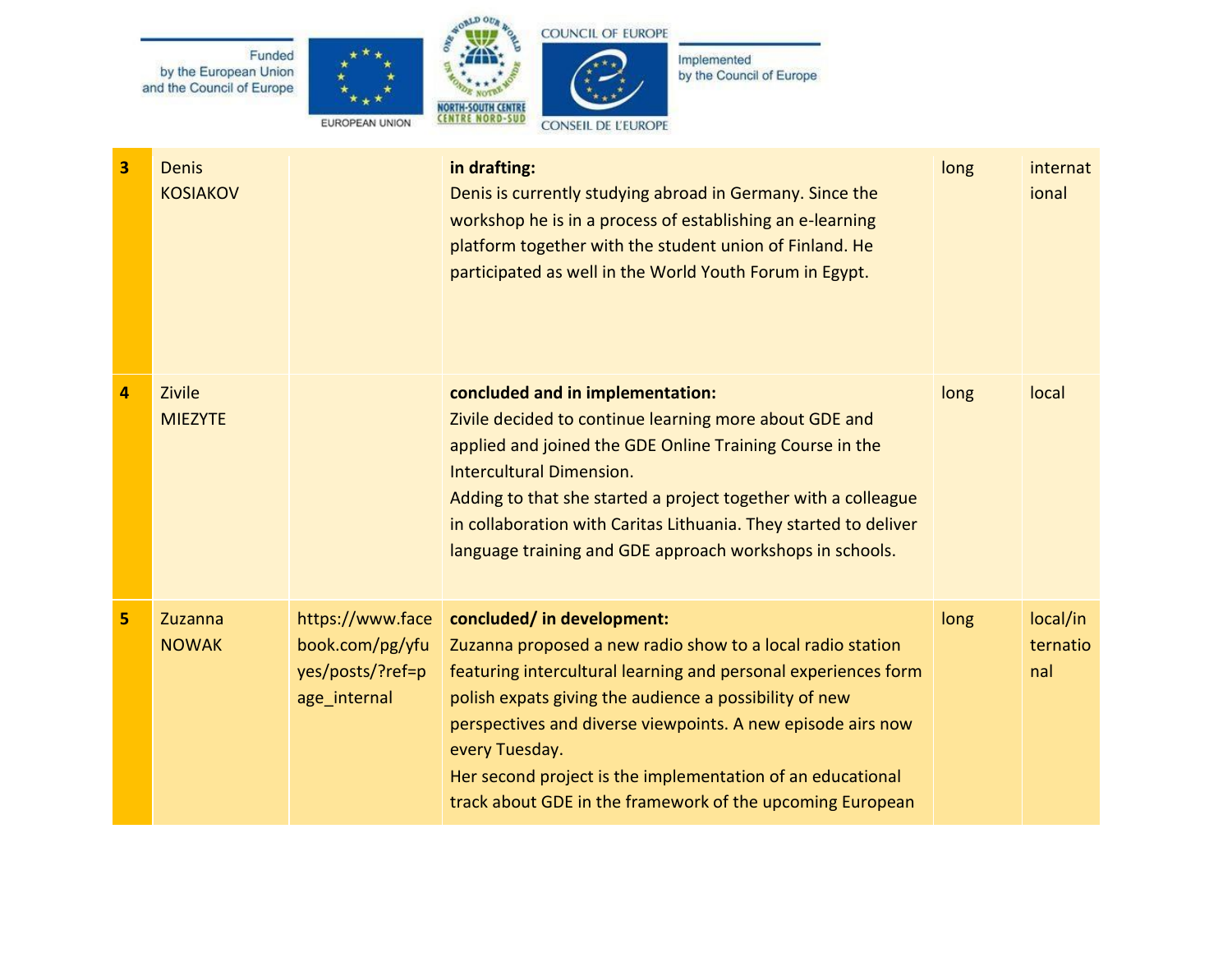







Implemented<br>by the Council of Europe

|                |                          | summer camp of her organisation (YFU - Youth for<br>Understanding) in June 2019 with more than 100 participants.<br>The track is going to be a 5/6 days long training with 15<br>working hours. The project already got funded and adopted by<br>the organisation.                                                                                                                                                                                                                                                                                                                                                                                                                                                                                                                             |      |                                          |
|----------------|--------------------------|------------------------------------------------------------------------------------------------------------------------------------------------------------------------------------------------------------------------------------------------------------------------------------------------------------------------------------------------------------------------------------------------------------------------------------------------------------------------------------------------------------------------------------------------------------------------------------------------------------------------------------------------------------------------------------------------------------------------------------------------------------------------------------------------|------|------------------------------------------|
| $6\phantom{1}$ | Anton<br><b>CHODELKA</b> | in implementation/ in drafting:<br>Anton just started his own start up in tourism which is closely<br>related to the thematic of sustainable and social<br>entrepreneurship, supporting intercultural communication<br>and cooperation, working with people in the rural areas of<br>Kyrgyzstan (and other countries of Central Asia), preserving<br>the traditional cultures of nomadic nations, creating the<br>economic opportunities for people and young people in the<br>rural areas. He is trying to align its activities in the start up<br>with SDGs and involves them already in the process of setting<br>the strategy.<br>As Ekaterina just moved into the region Anton is working, they<br>are planning a follow up meeting and thinking about a<br>regional project to implement | long | local/re<br>gional/<br>internat<br>ional |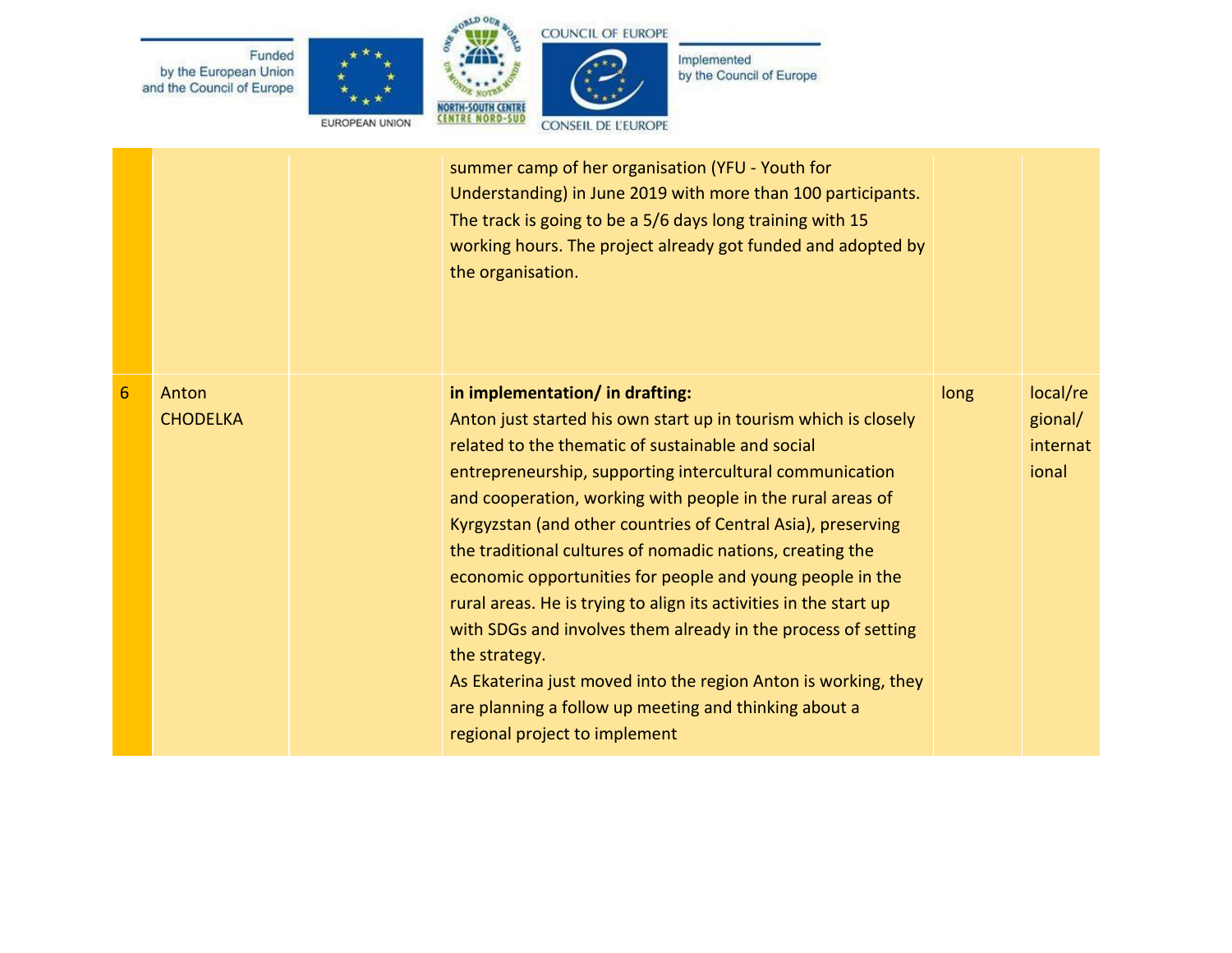Funded by the European Union and the Council of Europe







Implemented by the Council of Europe

7 Adéla PÍCHOVÁ [https://www.diza](https://www.dizajntrh.cz/) [jntrh.cz/](https://www.dizajntrh.cz/) media coverage: [https://olomouc.](https://olomouc.rozhlas.cz/jsem-delnice-udrzitelne-mody-rika-spoluporadatelka-dizajntrhu-adela-pichova-7679109) [rozhlas.cz/jsem](https://olomouc.rozhlas.cz/jsem-delnice-udrzitelne-mody-rika-spoluporadatelka-dizajntrhu-adela-pichova-7679109)[delnice](https://olomouc.rozhlas.cz/jsem-delnice-udrzitelne-mody-rika-spoluporadatelka-dizajntrhu-adela-pichova-7679109)[udrzitelne-mody](https://olomouc.rozhlas.cz/jsem-delnice-udrzitelne-mody-rika-spoluporadatelka-dizajntrhu-adela-pichova-7679109)[rika](https://olomouc.rozhlas.cz/jsem-delnice-udrzitelne-mody-rika-spoluporadatelka-dizajntrhu-adela-pichova-7679109)[spoluporadatelka](https://olomouc.rozhlas.cz/jsem-delnice-udrzitelne-mody-rika-spoluporadatelka-dizajntrhu-adela-pichova-7679109) [-dizajntrhu-adela](https://olomouc.rozhlas.cz/jsem-delnice-udrzitelne-mody-rika-spoluporadatelka-dizajntrhu-adela-pichova-7679109)[pichova-7679109](https://olomouc.rozhlas.cz/jsem-delnice-udrzitelne-mody-rika-spoluporadatelka-dizajntrhu-adela-pichova-7679109) [https://www.ces](https://www.ceskatelevize.cz/porady/1148499747-sama-doma/418236100171013/) [katelevize.cz/por](https://www.ceskatelevize.cz/porady/1148499747-sama-doma/418236100171013/) [ady/1148499747](https://www.ceskatelevize.cz/porady/1148499747-sama-doma/418236100171013/) [sama](https://www.ceskatelevize.cz/porady/1148499747-sama-doma/418236100171013/)[doma/41823610](https://www.ceskatelevize.cz/porady/1148499747-sama-doma/418236100171013/) [0171013/](https://www.ceskatelevize.cz/porady/1148499747-sama-doma/418236100171013/) **conluded/ in implementation** Adèla tried to focus on multiplying the ideas of sustainable consumption and sustainable fashion as well as on critical thinking through projects in co-operation with the British Council in the Czech Republic. In particular, she has been working on - a new educational programme on sustainable fashion for pupils which is already in the testing phase a fashion market DIZAJNTRH for local and sustainable brands (As a main organizer she took part in preparing and securing this event which consisted of fashion market with more than 100 selected brands (they focused on categories of sustainability as usage of organic materials, diverse fibers, vegan alternatives etc.) and also accompanying programme with lectures and workshops on sustainable fashion (e.g. "Our shoes" a lecture on current state of global shoe industry) Almost 3000 visitors came in two days. - the project People2people starting in January with an international workshop in Slovakia where they will get more info and know-how how to spread principles and ideas about critical thinking concept among teachers in Czech Republic. In February we will hold the seminar on critical thinking for long local/na tional/ internat iona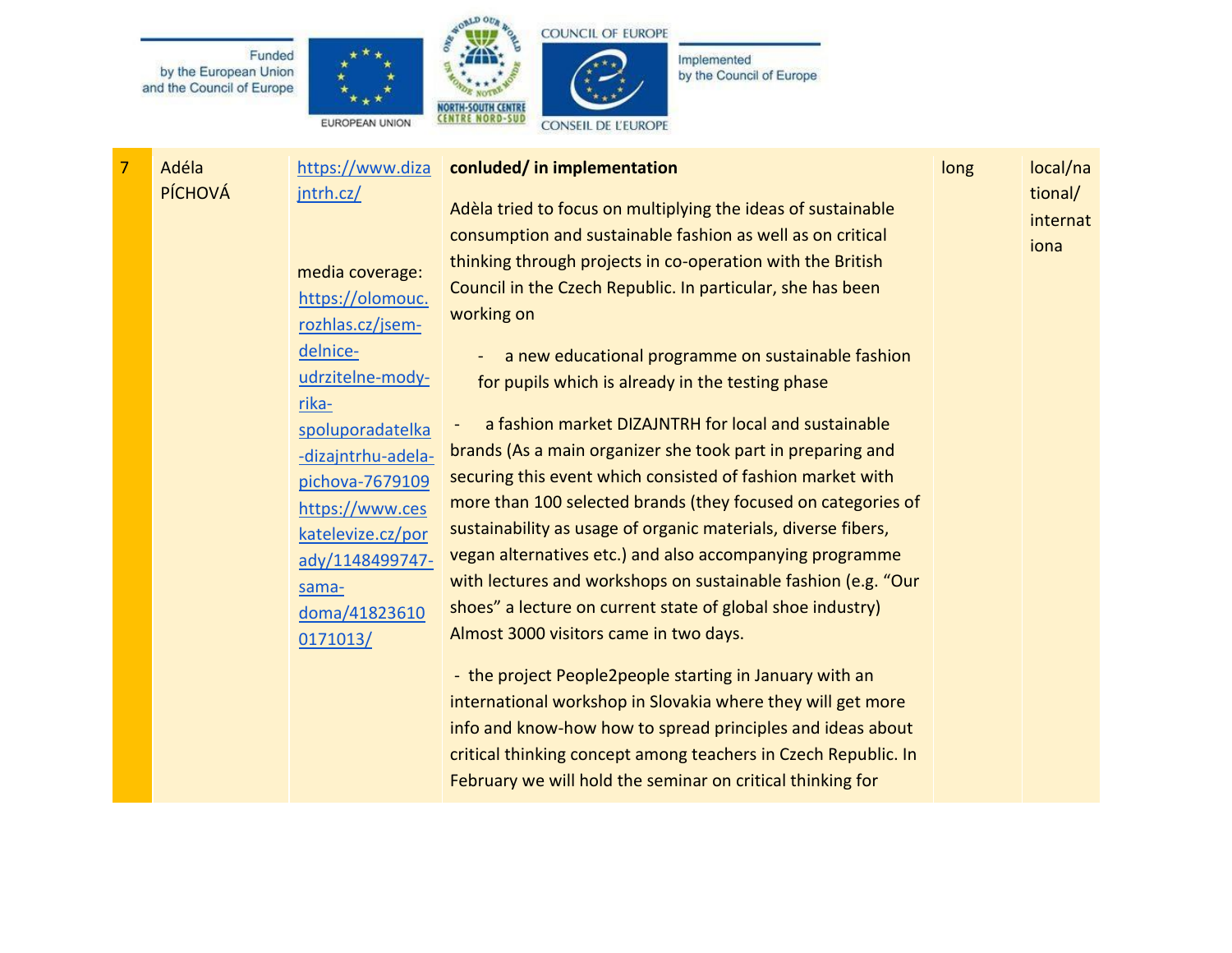

|   |                            | Czech teachers.                                                                                                                                                                                                                                                                                                                                                                                                                                                                                                                                                                                                                                                                                                                                                                                 |                  |                                          |
|---|----------------------------|-------------------------------------------------------------------------------------------------------------------------------------------------------------------------------------------------------------------------------------------------------------------------------------------------------------------------------------------------------------------------------------------------------------------------------------------------------------------------------------------------------------------------------------------------------------------------------------------------------------------------------------------------------------------------------------------------------------------------------------------------------------------------------------------------|------------------|------------------------------------------|
| 8 | Dajna<br><b>MARINKOVIC</b> | concluded:<br>Dajana held a workshop on GDE and SDGs in the Centre for<br>Youth Work in Novi Sad, Serbia already by the end of<br>September 2018.<br>The workshop was designed as an introduction to GDE and<br>SDGs, which was at the time important for several volunteers,<br>because they we're about to go to a youth exchange in Berlin,<br>where they were supposed to discuss SDGs. Also, the<br>workshop happened two weeks before Balkan Regional<br>Seminar on Global Development Education (which happened<br>on 17 - 18 November in Zagreb, Croatia). Some inputs from<br>young people who participated in the workshop we're<br>presented at the seminar by two of my co-workers. So it was a<br>strategic decision of our Youth Work team to have this<br>workshop at that time. | short/me<br>dium | local/re<br>gional/<br>internat<br>ional |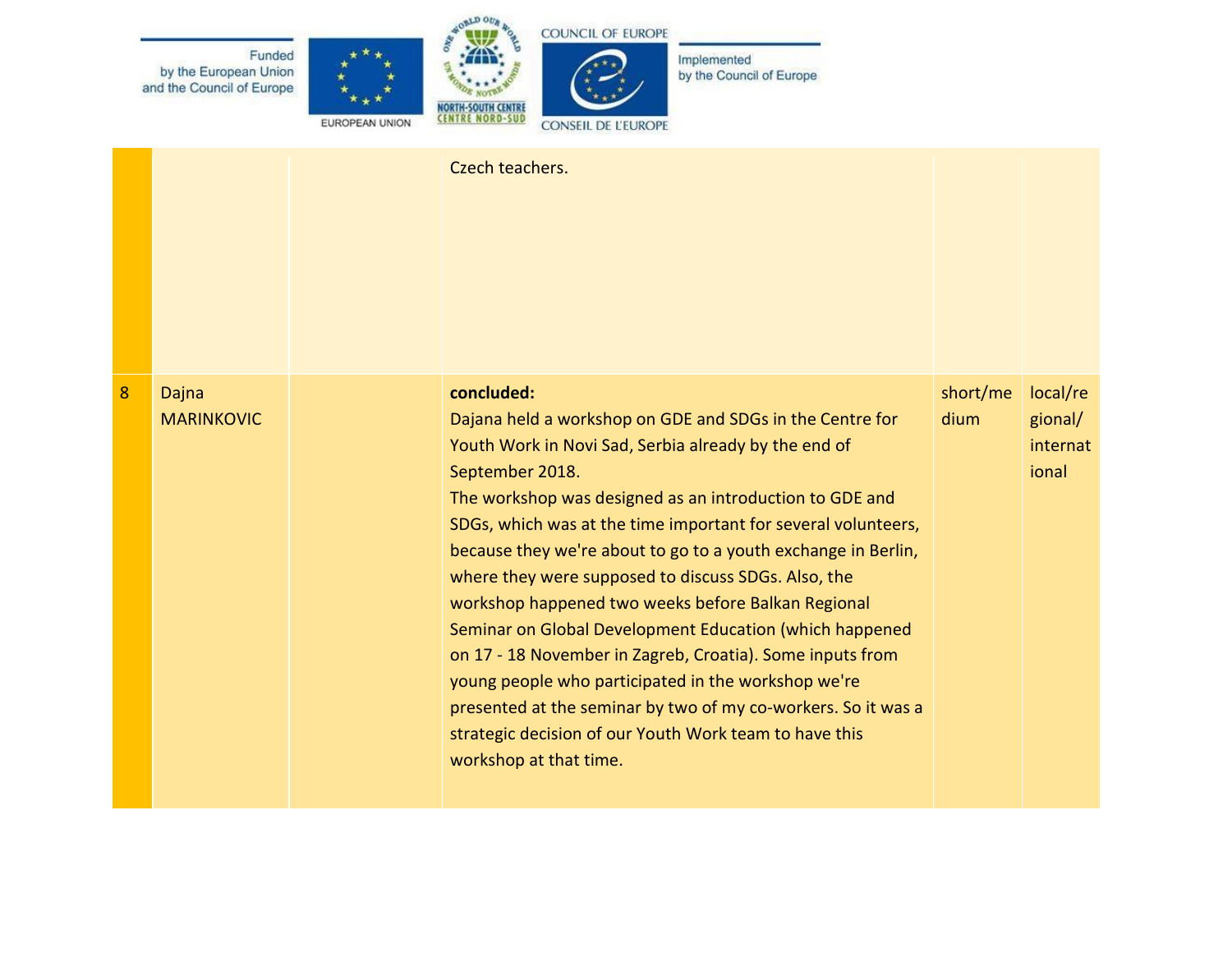







| 9  | Ekaterina<br><b>PERFILYEVA</b> |                                       | in development:<br>Ekaterina presented her learning experience and the<br>principals of GDE in a big presentation to her peers in the<br>Open School of Sustainable Development (Russia). At the<br>moment she is planning to implement a training on GDE<br>during the YouthSpeak Forum organised by AIESEC Russia in<br>April 2019.                                                                                                                                                                                                                                                                                                                                                                                                                                                                                                                                                                                                                                | short          | local    |
|----|--------------------------------|---------------------------------------|----------------------------------------------------------------------------------------------------------------------------------------------------------------------------------------------------------------------------------------------------------------------------------------------------------------------------------------------------------------------------------------------------------------------------------------------------------------------------------------------------------------------------------------------------------------------------------------------------------------------------------------------------------------------------------------------------------------------------------------------------------------------------------------------------------------------------------------------------------------------------------------------------------------------------------------------------------------------|----------------|----------|
| 10 | Lilit<br><b>MKHITARYAN</b>     | http://syc-<br>glow.blogspot.co<br>m/ | in development:<br>Lilit is planning a long term Armenian Adolescent Girls'<br>Project, which is a leadership program for young women, ages<br>13-16. The program begins with residential summer school;<br>giving 40 participants an opportunity to work in a team based<br>setting exploring topics such as personal development,<br>leadership, gender, career planning, health, environment, and<br>human rights. After the summer school the participants are<br>connecting with successful Armenian young women to mentor<br>them throughout the year to organize peer education sessions<br>and project in their communities, contribute to the project<br>blog, network with peers and continue self-development<br>through Massive Open Online Course. The project is a strong<br>cooperation of the host organization SYC and hundreds of<br>schools, and organizations across Armenia.<br>Her organisation has already a long tradition and success story | long/sho<br>rt | national |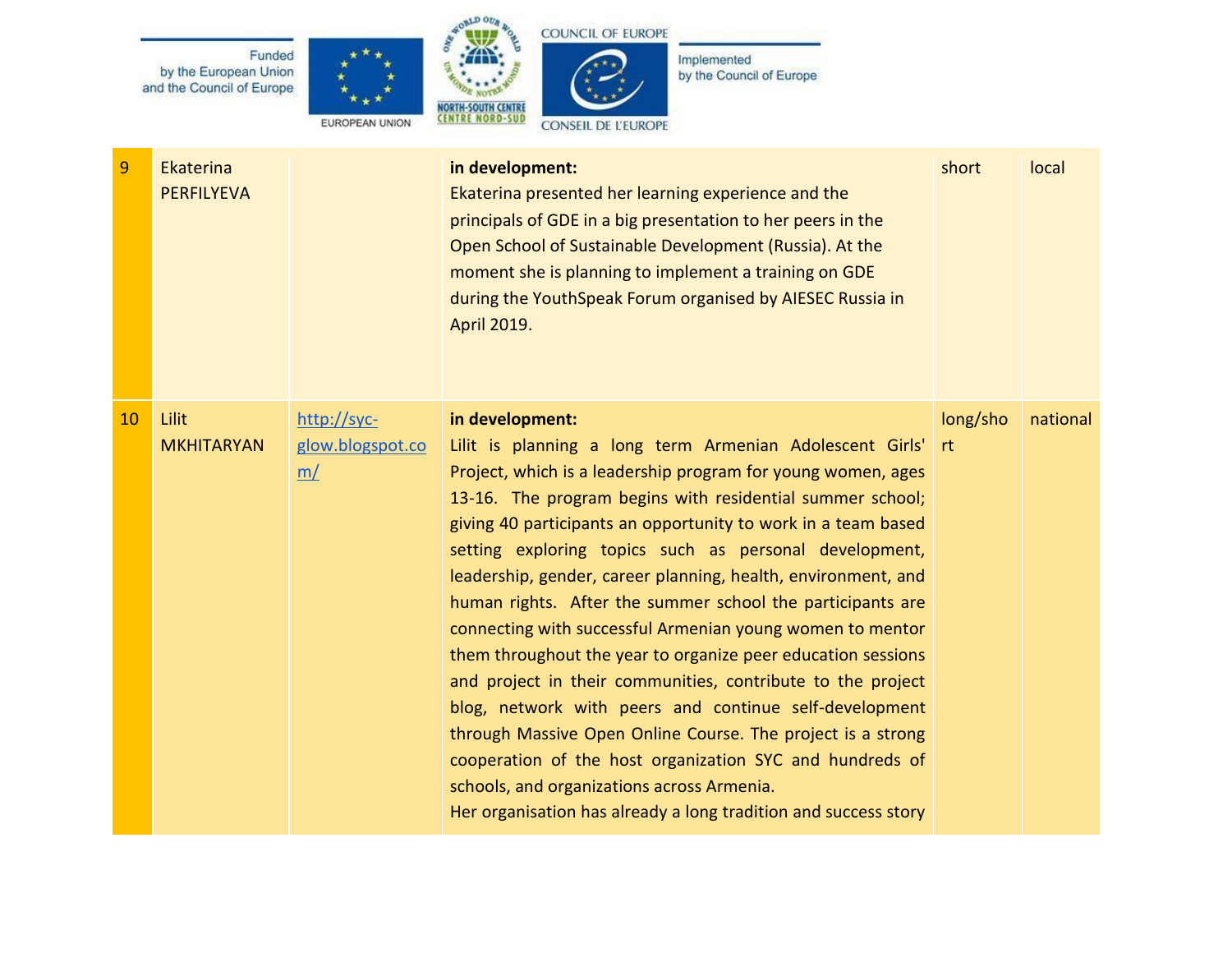

|    |                                  | of 9 years and 380 alumnis to similar summer schools and will<br>now try to implement some of the GDE methodology as well.<br>Currently they are securing the funding for the project to be<br>implemented summer 2019.                                                                                                                                                                                                                                                                                                          |       |       |
|----|----------------------------------|----------------------------------------------------------------------------------------------------------------------------------------------------------------------------------------------------------------------------------------------------------------------------------------------------------------------------------------------------------------------------------------------------------------------------------------------------------------------------------------------------------------------------------|-------|-------|
| 11 | <b>Tatiana</b><br><b>IASCOVA</b> | concluded:<br>Tatiana held a presentation to her colleagues in the the<br>Agency for Regional Development of Transnistria about the<br>principals of GDE, SDGs, and the outcome of the training.<br>She as well held a opening speech for a new water pipeline<br>system which was built for the inhabitants of village<br>Voronkovo in Rybnitskii district, Transdniestria about the<br>importance of being a global multiplier and the impact people<br>have on the local level towards the global achievement of the<br>SDGs. | short | local |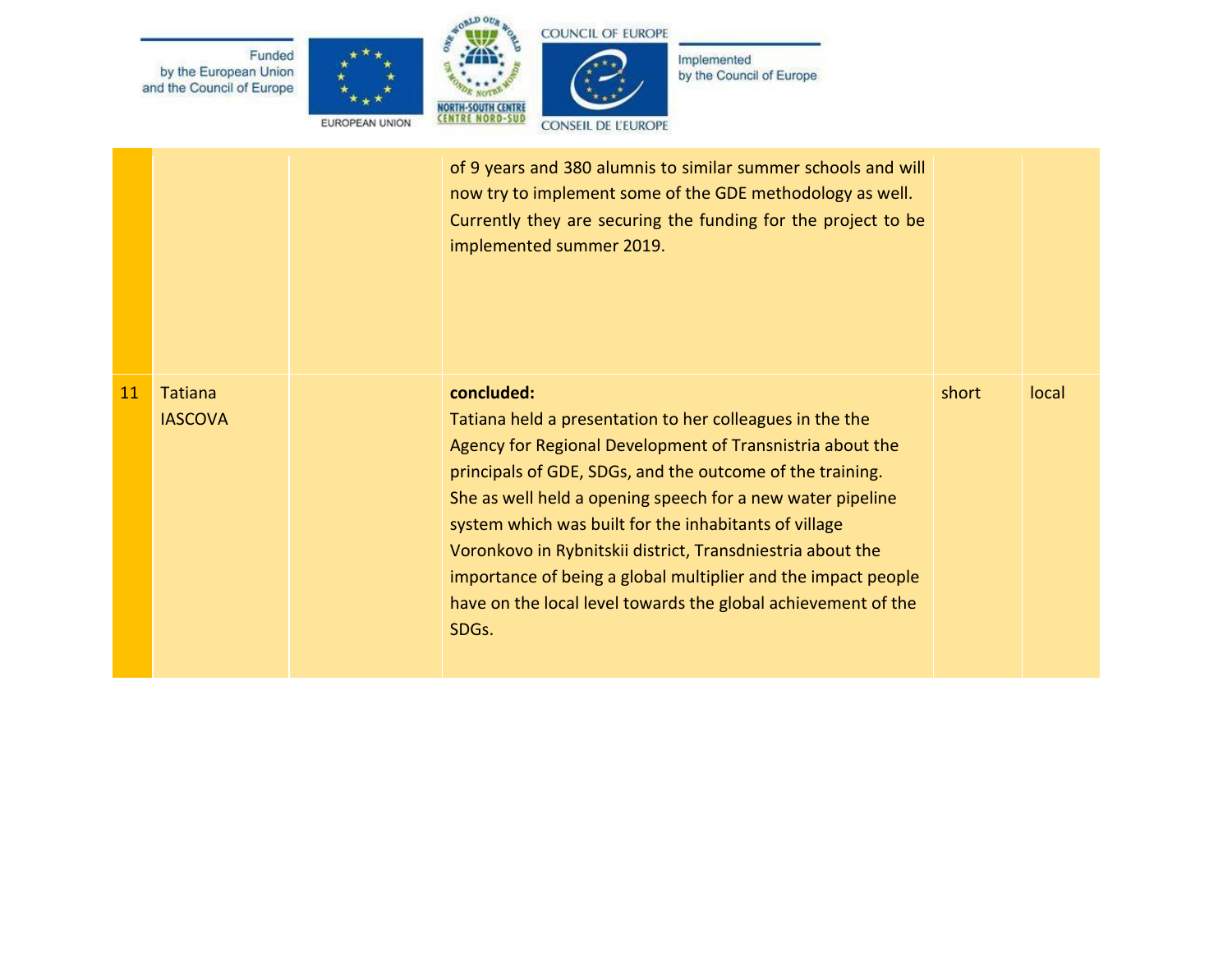Funded by the European Union<br>and the Council of Europe







Implemented<br>by the Council of Europe

| 12 | Ahmed<br><b>GENIDY</b>   | concluded/drafting<br>Ahmen redesigned his methodology and tools that he would<br>normally use working as a facilitator and teacher.<br>He developed new content in "Jiwar Club", one of his<br>organization programs (Volunteering club) and added parts<br>about GDE, SDGs and peace building.<br>He facilitated 10 workshops to 25 participates by Jiwar club<br>about SDGs and Peace building. Ahmed thinks about<br>developing a Starting one-day school initiative in poor places<br>in Egypt as well to seek further international co-operation<br>partners.                                                                                         | short | local/in<br>ternatio<br>nal |
|----|--------------------------|-------------------------------------------------------------------------------------------------------------------------------------------------------------------------------------------------------------------------------------------------------------------------------------------------------------------------------------------------------------------------------------------------------------------------------------------------------------------------------------------------------------------------------------------------------------------------------------------------------------------------------------------------------------|-------|-----------------------------|
| 13 | Enas<br><b>DARYACOUB</b> | concluded:<br>Enas invested in her position as an international Fellow at the<br>Y-PEER Center for the Arab States to implement her activities.<br>She organized two regional trainings on using Theater Based<br>Techniques (Interactive Theater) in promoting SDGs and<br>raising awareness on specific social issues.<br>The first training was a basic training, and the second training<br>was an advanced level of theater. Both of them were held for<br>Y-PEER Members and theater specialists, at the National<br>Center for Culture and Arts (NCCA) of King Hussein Foundation<br>- Amman, with the generous support of UNFPA country<br>offices. | short | local/in<br>ternatio<br>nal |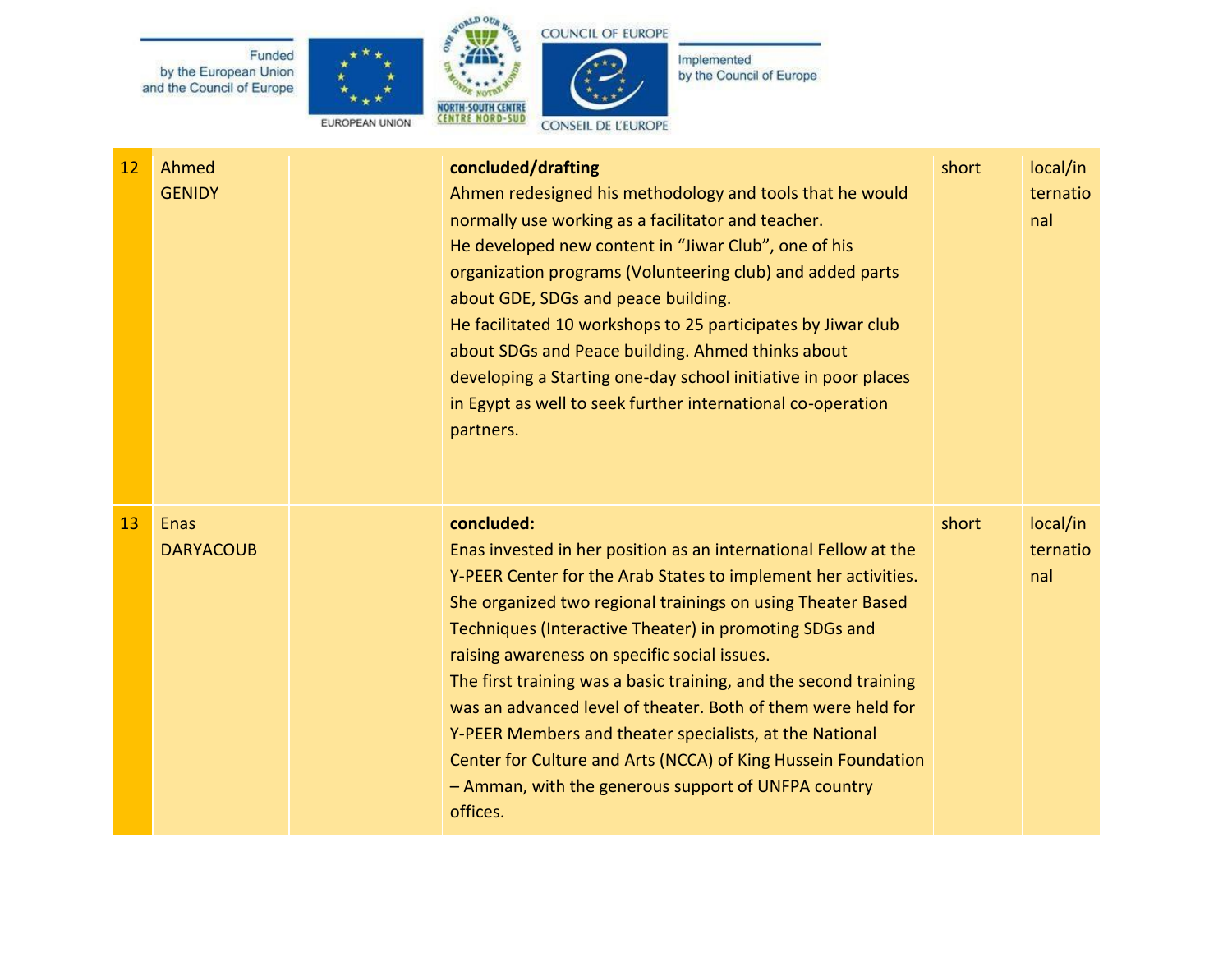Funded by the European Union<br>and the Council of Europe







Implemented<br>by the Council of Europe

EUROPEAN UNION

|    |                         | 18 participants from Algeria, Egypt, Palestine, Jordan, Iraq and<br>Turkey participated in the 5 days basic training, which was<br>held between 16 - 20 December, 2018. They learned about<br>the SDGs and how can they promote these goals and work on<br>achieving them in their communities.<br>12 participants from Algeria, Morocco, Egypt, Libya, Palestine,<br>Jordan and Syria participated in the 5 days Advanced Training,<br>which was held between 23 - 27 December, 2018. This<br>advanced level included advanced topics on theater<br>techniques, however, it also promoted the SDGs which were<br>reflected on their work on their theater scenes.<br>At the end of each training, 4 interactive theater<br>performances where produced. These scenes targeted a<br>specific topic (Peacebuilding, youth participation, Gender<br>Based Violence, Female Genital Mutilation and Gender<br>Equality). All these scenes were performed in front of a small<br>group of audience, as interactive shows to be later on<br>developed and performed in each participant's country. |       |       |
|----|-------------------------|----------------------------------------------------------------------------------------------------------------------------------------------------------------------------------------------------------------------------------------------------------------------------------------------------------------------------------------------------------------------------------------------------------------------------------------------------------------------------------------------------------------------------------------------------------------------------------------------------------------------------------------------------------------------------------------------------------------------------------------------------------------------------------------------------------------------------------------------------------------------------------------------------------------------------------------------------------------------------------------------------------------------------------------------------------------------------------------------|-------|-------|
| 14 | Amadou<br><b>SIDIBE</b> | <b>Concluded:</b><br>Amadou implemented two trainings following the principles of<br>GDE set in 3 different modules in is home organisation in Mali.<br>The modules were<br>MODULE 1= Personal Development (self confidence)                                                                                                                                                                                                                                                                                                                                                                                                                                                                                                                                                                                                                                                                                                                                                                                                                                                                 | short | local |